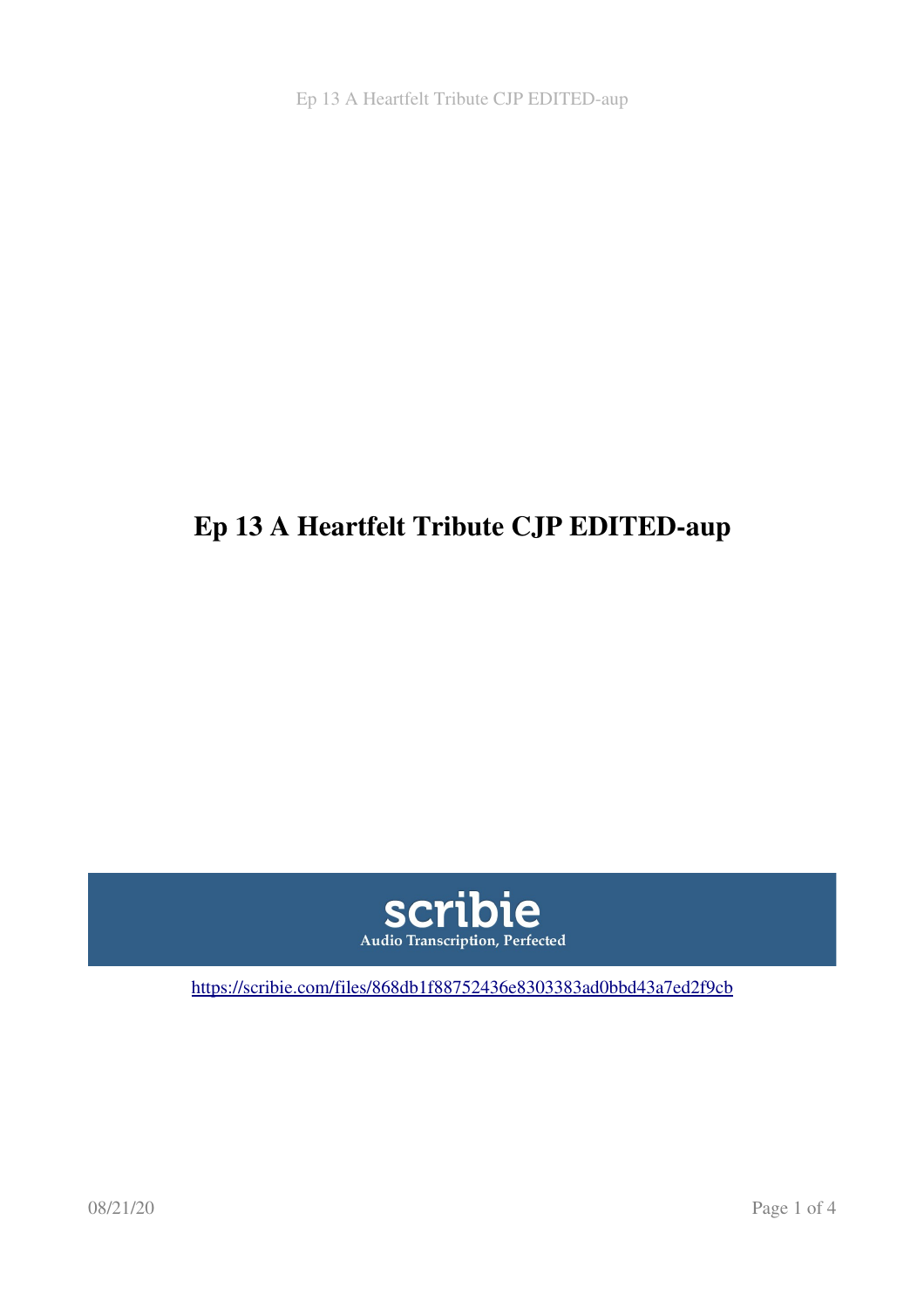00:01 Enid Otun: Hello, and welcome to a special episode of If Women Were Meant To Fly, The Sky Would Be Pink, a heart-felt tribute. I'm Enid Otun. I would like to dedicate this one-off special episode to an amazing pilot and human being, Captain Christopher John Puddy.

[music]

00:50 EO: I didn't expect to have to write this tribute. Sometimes you just don't expect certain things to happen, but they always do. I should be writing about the next stage in my career, more stories and excitement as we wander through my life story, but instead I want to introduce you to this wonderful man who made a significant impact in my life, and that is also part of my life story. I would like you to get to know him through my eyes, even though I know he would probably smile and shake his head.

01:23 EO: Captain Christopher John Puddy, known as Chris to me, was a very important and significant force in my life and career. I first met him when he joined Bristow Helicopters as one of our new captains. Right away, I could tell we were gonna be friends. He was incredibly charismatic and kind and came to us with a wealth of experience, both flying and in life. It was so easy to like Chris. He always laughed when he spoke, he always spoke kindly, and he was a great teacher of all things aviation and life. He had a spiritual aura about him. He spoke candidly and never minced his words. He was honest about himself and his life, and always grateful when people were the same to him. He made friends easily and to him, everyone had a part to play and a song to sing.

02:16 EO: He encouraged, motivated, and taught so many people, and I know this to be true, even after our time together, as he did what he did best. Chris never overloaded himself, either emotionally or practically. When we were scheduled to fly together, I would rock up with a flight bag overflowing at the seams, ready for every eventuality. He would rock up with one bag carefully packed with only what he needed. Included in that, were the ever present healing crystals.

02:46 EO: I was always interested in a higher spirituality without calling it anything specific, and he was only too happy to impart his wisdom and knowledge on this subject and how he came to have it. We shared a love of Russian literature, something I read a lot of during those years. There was a lot of waiting around as a pilot. We had long, long talks about everything, and regardless of the subject matter, Chris would offer a glimmer of hope if he could. He offered wisdom and help for the emotional trauma, but left it to me to pick out what I needed. He was never judgemental. He spoke about all he had learned in his life, both good and bad, with an honesty, rarely found. I only ever saw him really mad a couple of times when people had taken advantage of his good nature, and even then, all though he was firm and you were in no doubt how he felt, he saw only that people could change and learn.

03:41 EO: Flying with Chris was a scream, in a good way. He showed his skill from years of experience with ease. His handling of the aircraft, I tried to emulate. He taught me so many things that you couldn't find in any textbook. Even in weather, he was adventurous and confident in a way that I wanted to be. He would guide us through some horrendous storms with me questioning why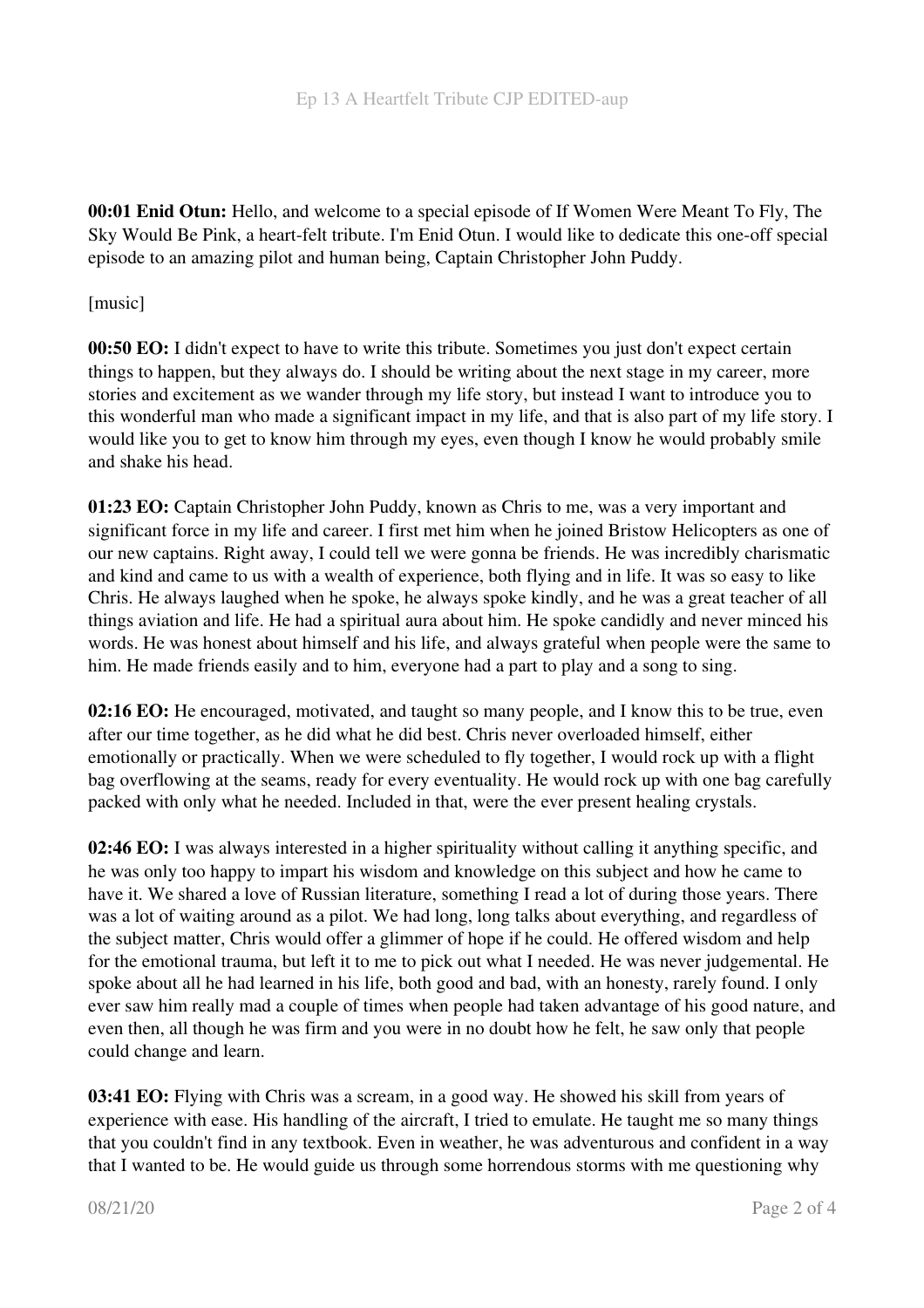he chose to punch through there and why he wasn't far enough away from that storm cell. Each time he gently reassured me that he had seen all this before, and he understood why I felt uncertain. Never a harsh word or recrimination. He never felt undermined when I told him that I didn't agree with his choice, he just smiled and said, "Fair enough, I'll always take what you say onboard, and if I'm wrong, I'll admit it." You just couldn't ask for more.

04:32 EO: I often refer to him as Saint Chris because I'd rarely met such a selfless person as him. He was easy to approach, and he was always reflecting on something. I would talk to him at length about my traumatic past and he would offer coping strategies to see if they helped as I navigated through my feelings.

04:50 EO: I surmised quite early on that Chris' wisdom came from an old soul. It was if he had been born many times over. He devoured knowledge. On more than one occasion, I would accompany Chris on what I called his mercy missions. He would visit all manner of organizations whilst we had a four or five-hour layover to help and assist with his practical skills. He was a plumber at a Catholic retreat, a carpenter at another retreat, and an electrician at yet another in-need establishment.

05:20 EO: I remember as clear as day how he gratefully received the nuns' thanks for saving them from several days of hardship, and how he was showered with fish or coconuts and other fruit varieties, 'cause he wouldn't take any money. I would wander through the Lagos And Port Harcourt markets with him as we searched for something or other, for someone or other. He would often look at crystals. He believed very deeply in their various healing properties, and I was intrigued at his knowledge. I had amassed quite a collection by the time I left the company for my next great adventure.

05:50 EO: He sold me the very first laptop that I ever acquired, a Macbook. He was really taken with the emerging Macs of the day and had enjoyed this one, but it was time to move on and I had my eye on it. It was a chunky beast compared to today's models, but it was state-of-the-art at the time. Captain Christopher John Puddy died suddenly on April 23rd this year, age 73. He had been the chief instructor at a flying school for a good number of years and was still doing what he truly loved. My only regret is now not having the opportunity to connect with him in his later years. I will always, however, be grateful for having had the opportunity to know him and learn from him. I truly believe that he was one of the kindest souls I have ever had the privilege to know. To know Chris, and be in his company, was to feel peace. Rest in peace, my friend. You will truly be missed.

06:51 EO: Thank you for listening. As always, your reviews and comments are very much appreciated. Thank you to Lucy Ashby for the editing of this episode. If you want to ask a question or make a comment, then please do on any of our social media sites or send us an email at theskyispinkpilot@gmail.com, that's theskyispinkpilot@gmail.com. You can also reach us on our website, which is www.skyispink.co.uk. In the next episode, my flight time increases substantially on my way to becoming a senior first officer. I am seconded to another company as a co-pilot for six months, and some colleagues pay a heavy price as aviation grows quickly in Nigeria. Thank you, and goodbye.

[music]